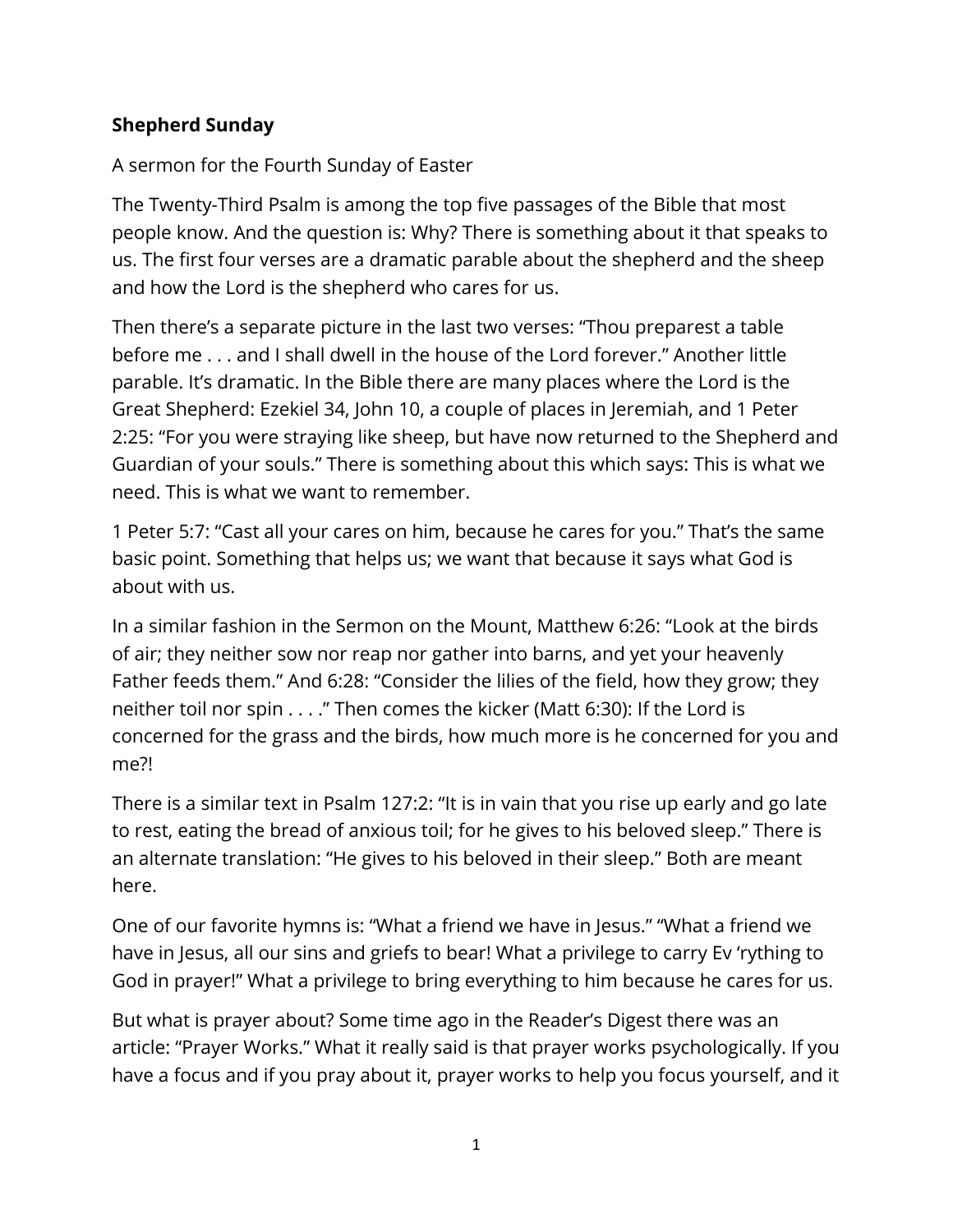works psychologically to keep you healthy. At least it seems that way. It's hard to test in the laboratory and the clinic.

Nevertheless, that's not what prayer is about and what we're talking about when we say: "Cast all your cares on him for he cares for you." He is the shepherd. You are being cared for. We have a lot of mixed-up ideas about this.

Now we're in spring storm season and some parts of the country need rain and others have too much rain. People say to their pastors: Pastor: You have a special connection. You better see to it that the rain comes, or you better see to it that the rain stops.

This is a misunderstanding of what the Twenty-Third Psalm is about as well as the whole Biblical message. There's a lot of fatalism among us. The Bible is not fatalistic. It's not what the Bible tells us. We sometimes mistakenly think: "Well, just take whatever comes." Or adopt the false view from the perspective of eternity: In 5,000 years from now, what difference will it make what the weather is now? That's not what is meant.

What is also not meant is: Pray hard and work hard (*ora et labora*). That's not what's meant either.

What is the Lord doing when it says here: "The Lord is our shepherd"? The Hebrew also allows the translation: "He shepherds us." It's active. He is involved in caring for us in every possible way.

We have a problem with how God acts because we want it to go the way we want it to go. We're like a three-year-old kid. We also like a "kid," a baby goat. They go astray and they don't listen, in spite of the fact that John 10:27 states: "My sheep hear my voice and they follow me." That's an idealized picture. They knew very well that it did not work that way. In fact, Isaiah 53:6 states: "All we like sheep have gone astray; we have turned every one to his own way." Sheep are opinionated, and they go their own way, and they get in trouble. We're like that. "And the Lord has laid on him the iniquity of us all."

When we pray, we say: "My kingdom come, my will be done." "Give me this day my daily bread." I know how I want it, and it has to be my way. What has happened to "casting all our cares on him for he cares for us"?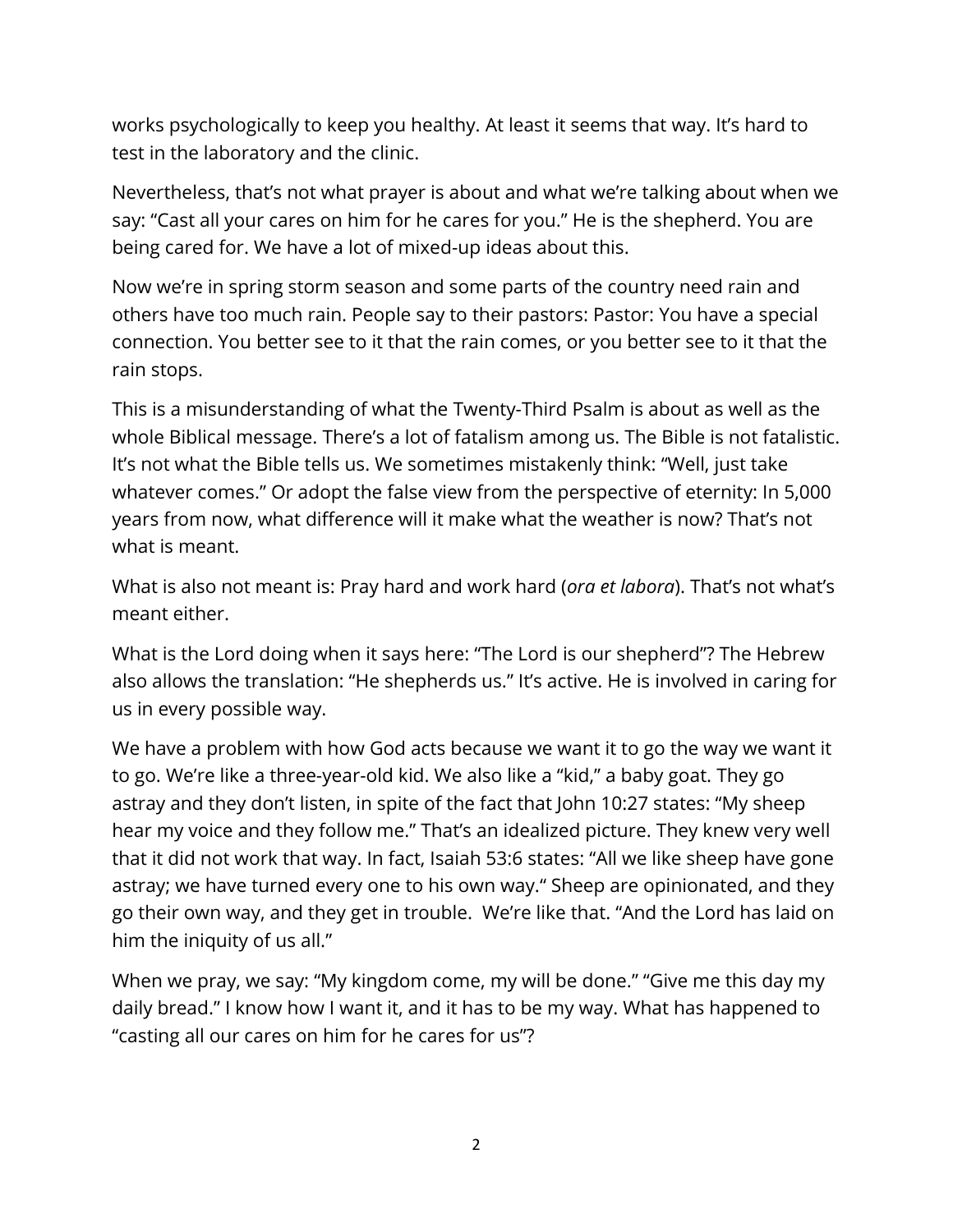Both John 10 and 1 Peter 2 bring out something more. How does the Lord care for us? The Shepherd gives up his life for us. The Shepherd becomes the sacrifice. As in Isaiah 53:6: "And the Lord has laid on him the iniquity of us all."

In the New Testament, both in John 10 and Hebrews 13:20, the Good Shepherd himself becomes the sacrifice that ends all sacrifice. He gives up his life to give us life. Concretely for us in all our difficulties. Psalm 23:4 states: "Even though I walk through the valley of the shadow of death, I fear no evil; for you are with me."

If you look at the footnote to this verse, it says a literal translation is "deep darkness." The KJV translation is remarkable in translating it: "the valley of the shadow of death" and yet it's more than that. The "valley of deep darkness" means not only in death but in whatever trial, whatever darkness, whatever despair, whatever is a problem, he is with us, and he is in charge of it.

Then the picture shifts from that of the shepherd and the sheep to a banquet: The Lord prepares a table, that is, a banquet with the enemies sitting around, and, since the Lord is doing this, you don't have to worry about the enemies. "My cup overflows." It's not only that he gives us something; he gives us something more that overflows.

Psalm 23:6: "Surely goodness and mercy will follow me all the days of my life; and I will dwell in the house of the Lord forever." " . . . will follow me" is active: "Surely goodness and mercy will pursue me." This verse also repeats in different words that note of "cast all your cares on him for he cares for you." He cares for us individually, each one of us, because he has made us his own in Baptism. He also continues to do that, and he cares for us forever.

There once was a young shepherd caught in a terrible snow storm, and he didn't survive. They found his body frozen with his right hand grasping the fourth finger of his left hand. Someone asked his family: "What is that about?" He had been taught the Twenty-third Psalm by counting the words out on his fingers: 1 (Thumb) The, 2 Lord, 3 is, 4 **my**, 5 shepherd. The fourth finger is "**my**." In that time of trial and deep darkness, he had remembered: "The Lord is **my** shepherd."

God's care for us is emphasized throughout the Bible. Job 13:15 reads: "Though he slay me, yet will I trust him" (KJV). Isaiah 64:4: "No one has heard or perceived by the ear, no eye has seen a God besides thee, who works for those who wait for him." In short: Who else has a God like this who works for those who wait for him?